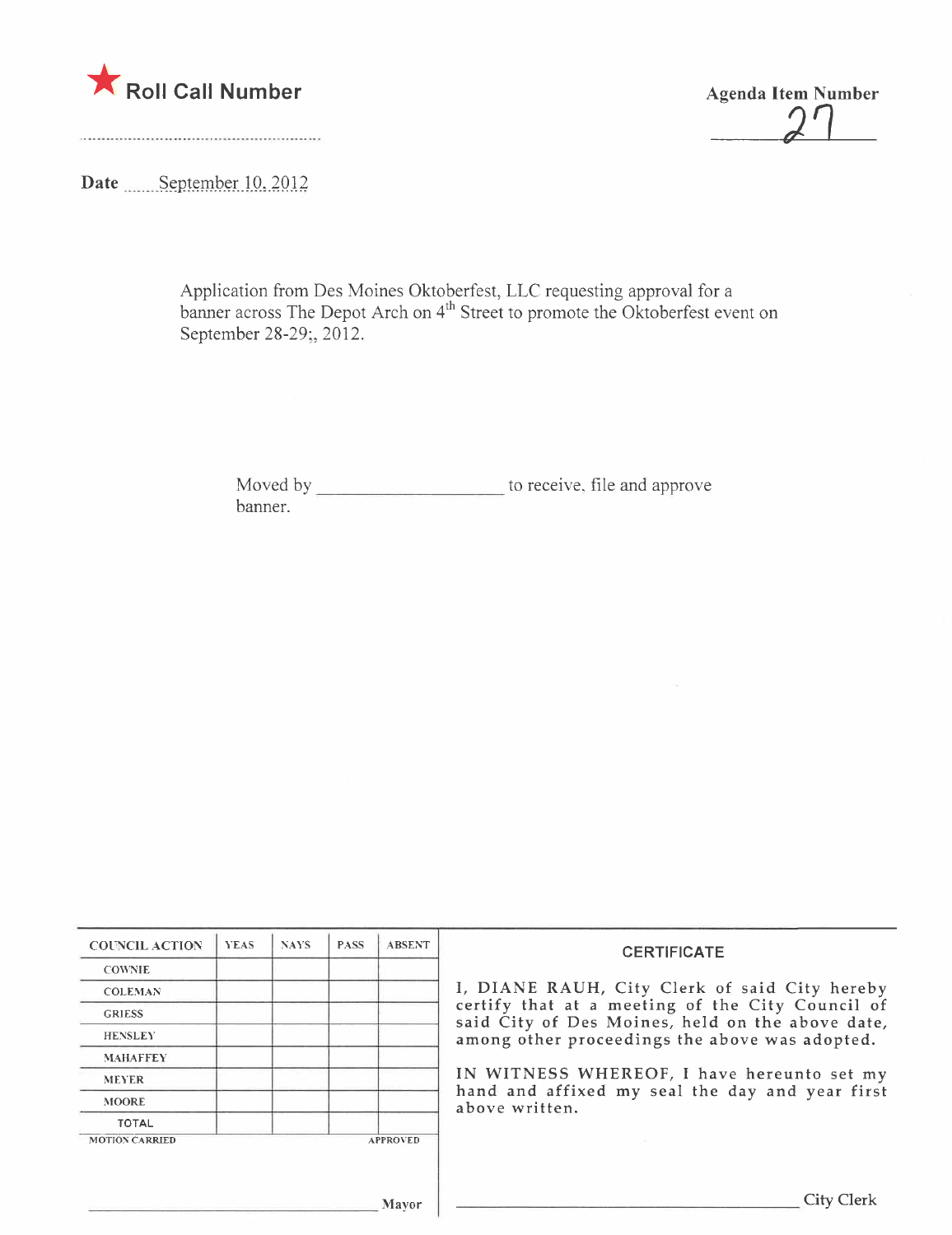| <b>City of Des Moines</b><br><b>Application for Permission to Temporarily Place</b><br>Banner(s) or Item(s)<br><b>Over/Across Public Street and/or Right-of-Way.</b><br>CITY OF <b>DES MOINES</b><br>Please submit application 45 days in advance<br>(Print or Type)                               |
|----------------------------------------------------------------------------------------------------------------------------------------------------------------------------------------------------------------------------------------------------------------------------------------------------|
| Moines<br>こんしん<br>$2e1+es$<br>Applicant:                                                                                                                                                                                                                                                           |
| Pidge M<br>- Johnstor<br>BIO Eagle<br>Address:                                                                                                                                                                                                                                                     |
| TOYNe<br>Contact Person: Mindy<br>Alternate Contact                                                                                                                                                                                                                                                |
| Daytime Phone: 371-4<br>37<br><b>Cell Phone:</b>                                                                                                                                                                                                                                                   |
| E-Mail Address: Melindge in-any-evert-com                                                                                                                                                                                                                                                          |
| 9.28<br>Date(s) the banner(s) or item(s) will be displayed:                                                                                                                                                                                                                                        |
| Purpose of the banner(s) or item(s): Welcome Banners                                                                                                                                                                                                                                               |
| ALL on 4th St on scat<br>banner location. SOUTM Of<br>M <sub>1</sub><br>How will the banner(s) or item(s) be anchored?<br>Invougn gromme<br>ties<br>210                                                                                                                                            |
| If you plan to anchor to the utility pole, please provide written permission from<br>the utility company or from the City (if poles are City-owned). Such permission<br>is not a substitute for meeting the requirements for receiving this permit.<br>Size of banner(s) or item(s):<br>$\times$ 3 |
| Specifications of banner(s) or item(s):                                                                                                                                                                                                                                                            |
| Type of Material: $\bigcup_{i\in\mathcal{N}}\bigcup_{j\in\mathcal{N}}$                                                                                                                                                                                                                             |
| Number of grommets used to secure banner or item:<br>on each                                                                                                                                                                                                                                       |
| Sketch of banner or item design: Will you need electricity provided for your<br>item? If electricity is necessary, how would it be obtained:<br>attached - no electricity                                                                                                                          |
|                                                                                                                                                                                                                                                                                                    |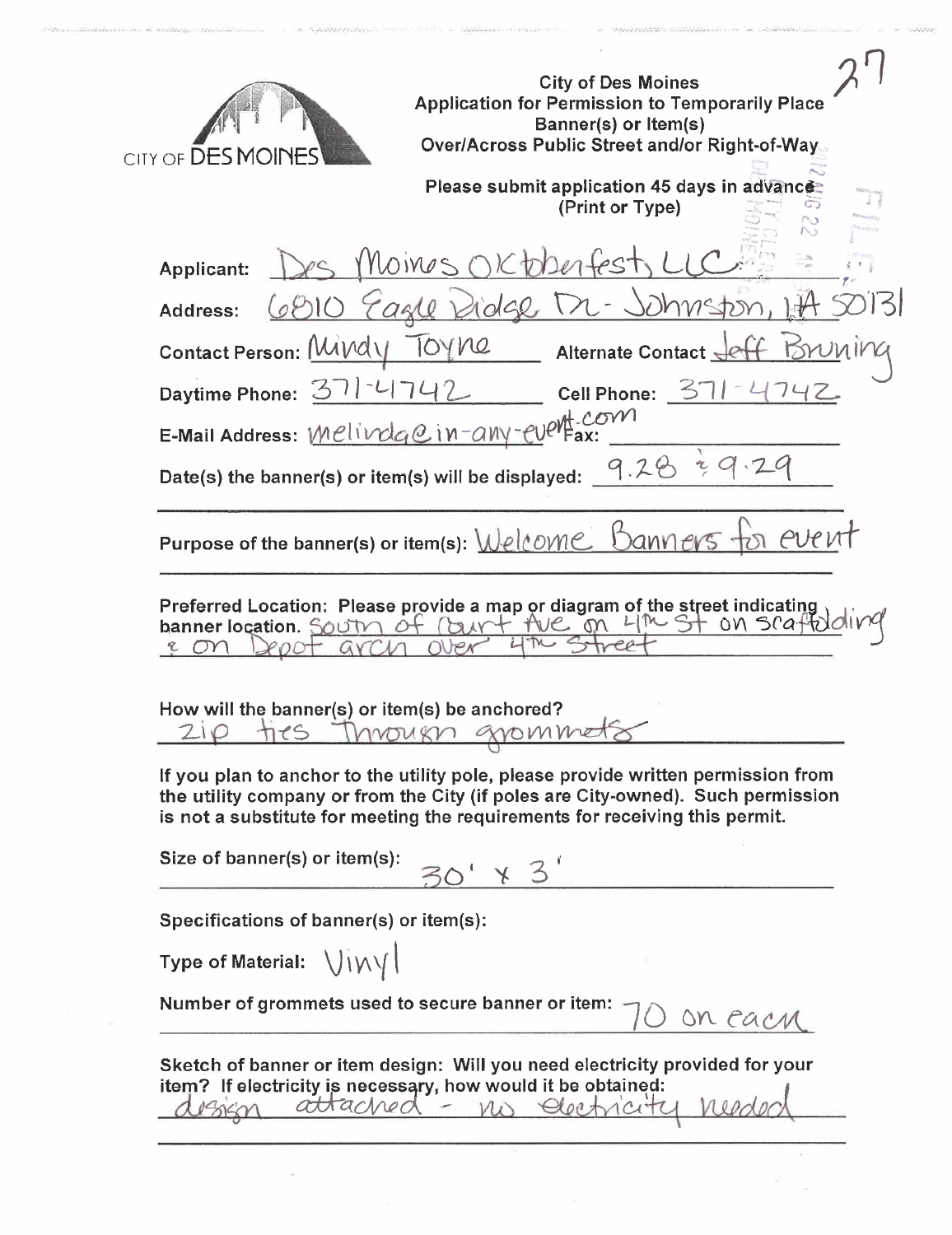## Indemnification:

To the fullest extent permitted by law, the Applicant agrees to defend, pay on behalf of, indemnify, and hold harmless the City of Des Moines, Iowa against any and all claims, demands, suites, or loss, including any and all outlay and expense connected therewith, by reason of personal injury, bodily injury or death, and property damage, which arises out of the Applicant erecting, displaying, maintaining and removing banner or item display.

## Insurance:

A Certificate of Insurance to demonstrate compliance with these requirements shall be submitted to the City's Risk Management Office. Applicant shall purchase and maintain during the period of the banner or item display, including erection, display and removal of banner or item. General Liabilty Insurance with a limit of no less than \$500,000 per occurrence and/or aggregate, Automobile Liability Insurance for owned (if applicable), non-owned and hired vehicles with a limit of no less than \$500,000 per occurrence. Both the General and Automobile Liability Insurance policies shall include Contractual Liability coverage equivalent to that included in a standard ISO Insurance form. If the banner or item display is part of a special event for which a Street Use Permit is granted, the insurance required for the Street Use Permit will be considered to also cover insurance otherwise required for this permit.

Applicant agrees to provide all maintenance and upkeep of the banner(s) or item(s) for the duration that the banner(s) or item(s) is in place. Banner(s) or item(s) may be removed at the expense of the applicant if required by the City.

Complete Cayne B.22.12

Please return to City Clerk's Office 400 Robert D. Ray Drive Des Moines, IA 50309 Phone: (515)283-4209, Ext. 7 Fax: (515)237-2645

FOR OFFICE USE ONLY:

Traffic Division Approval:

Risk Management Approval:

City Council Approval: